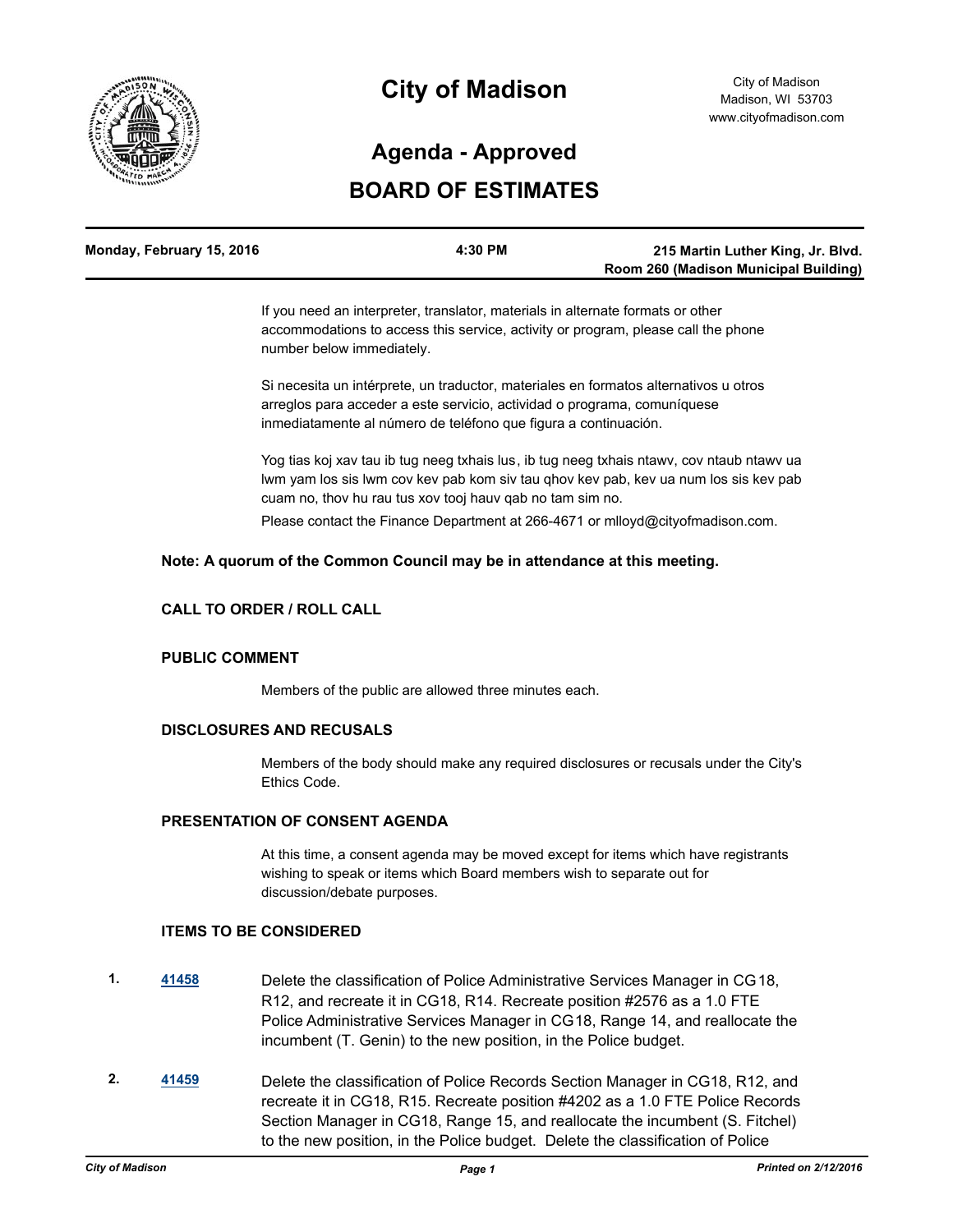Records Section Supervisor in CG18, Range 10.

- **3. [41534](http://madison.legistar.com/gateway.aspx?m=l&id=/matter.aspx?key=45927)** Create the classification series of Public Works Development Manager 1-2 in CG18, R10 and R12, respectively; and recreate the 1.0 FTE position currently identified as "Development Manager" in the Engineering Division budget as a Public Works Development Manager 2 in CG18, R12.
- **4. [41530](http://madison.legistar.com/gateway.aspx?m=l&id=/matter.aspx?key=45923)** Approving an extension of a provisional appointment for Matt Wachter from February 1, 2016 until such time as the position of CDA Executive Director is filled on a permanent basis or until August 1, 2016, whichever is earlier.
- **5. [41771](http://madison.legistar.com/gateway.aspx?m=l&id=/matter.aspx?key=46113)** Comp Group 21 Pay Plan
- **6. [41516](http://madison.legistar.com/gateway.aspx?m=l&id=/matter.aspx?key=45909)** Authorizing the Mayor and City Clerk to execute an Intergovernmental Agreement with the Madison Metropolitan Sewerage District (MMSD) and other partners in Adaptive Management for the time period of 1/1/2017 thru 12/31/2021.
- **7. [41382](http://madison.legistar.com/gateway.aspx?m=l&id=/matter.aspx?key=45794)** Amending the 2016 Stormwater Utility Operating Budget to fund an invasive species control initiative, authorizing an amendment to the existing contract with Operation Fresh Start managed by the Community Development Division and amending the 2016 Operating Budget of the Community Development Division.
- **8. [41471](http://madison.legistar.com/gateway.aspx?m=l&id=/matter.aspx?key=45872)** Amending the 2016 adopted Parking Utility Operating Budget to increase budget authority by \$34,880.00 for the purchase of one vehicle scheduled for replacement in 2015.
- **9. [41571](http://madison.legistar.com/gateway.aspx?m=l&id=/matter.aspx?key=45961)** SUBSTITUTE Approving the provision of up to \$120,000 to Commonwealth Development Inc. for contracted staff and administrative costs associated with recruiting, training, supporting and paying salary and fringe costs for approximately 50 youth interns for the 2016 Wanda Fullmore Youth Internship Program, and authorizing the Mayor and the City Clerk to enter into an agreement with Commonwealth Development Inc. to implement the program.
- **10. [41574](http://madison.legistar.com/gateway.aspx?m=l&id=/matter.aspx?key=45964)** SUBSTITUTE: Authorizing (a vendor to be identified by February 4, 2016) Heartland Health Outreach, Inc. to provide the services of a *Street Outreach Team* that will identify, engage and connect chronically homeless persons with local support resources, including permanent housing and individualized treatment plans geared toward achieving housing stability.
- **11. [41573](http://madison.legistar.com/gateway.aspx?m=l&id=/matter.aspx?key=45963)** SUBSTITUTE: Approving the provision Amending the 2016 Adopted Operating Budget to appropriate \$15,000 from the Contingent Reserve to the Community Development Division for a purchased services contract of up to \$15,000 to Madison Urban Ministry (MUM) for the provision of case management services to participants in the Communities Against Violence Program. and amendingthe 2016 Adopted Operating Budget to appropriate funds from Contingent Reserve to the Community Development Division for a contract for services.
- **12. [41549](http://madison.legistar.com/gateway.aspx?m=l&id=/matter.aspx?key=45942)** Authorizing the amendment of the expiration dates within two leases between the City and the United States Postal Service for the Capital Station Post Office